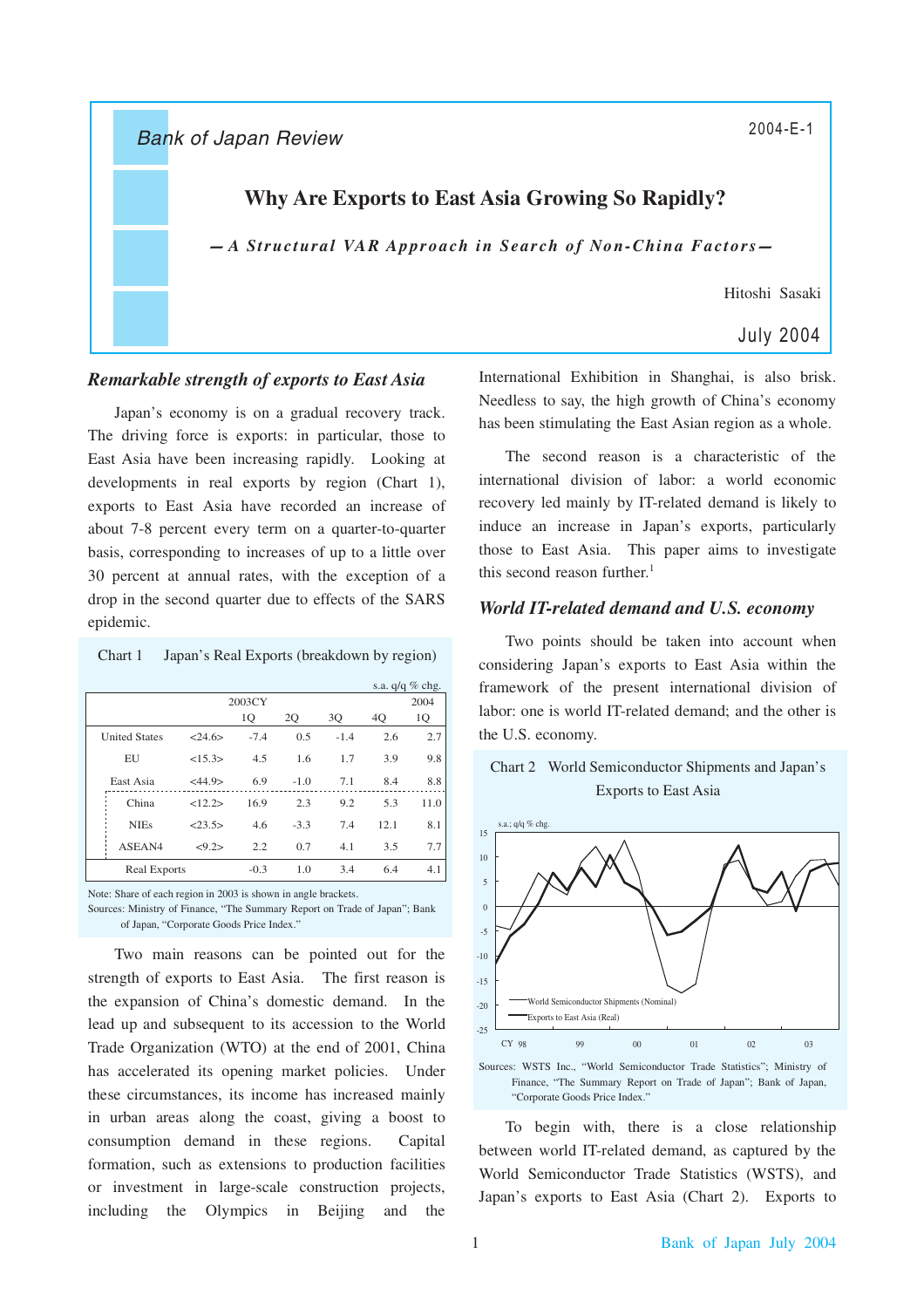East Asia increased markedly in those periods when IT-related demand expanded: the IT investment boom in 1999-2000; the inventory restoration during the first half of 2002 after the adjustment phase following the IT boom had run its course; and the growth of the market for digital home appliances in 2003.

It is well-known that the international division of labor characterizing the production processes for IT-related goods is highly developed, with processes being divided worldwide into stages such as machine-parts, intermediate goods, and final products. Under this system, the East Asian region, including growing China, plays a leading role in the production, processing and assembly of machinery parts suitable for mass production, such as DRAMs. Parts and intermediate goods are actively traded within the region, and then final products are exported to world markets, including the United States and Europe. Within this context, Japan's comparative advantage is in exports of upstream goods, such as skill-intensive parts and semiconductor fabrication machines and equipment. What this international division of labor means is that, when world IT-related demand expands, Japan's exports display a strong tendency to increase towards the processing and assembly base in East Asia rather than towards final markets for finished products.



We also see that Japan's exports to East Asia are clearly more sensitive to a recovery in the U.S. economy than previously, which partially overlaps the above-mentioned point. Comparing Japan's exports to the United States with those to East Asia (Chart 3), the latter is seen to follow a more pronounced upward trend throughout the period of observation. Since 2002 in particular, although exports to the United Sates have remained, on the whole, broadly flat during the U.S. economic recovery, those to East Asia have increased substantially.

Although, as will be mentioned later, it is too early to conclude that all of these contrasts represent irreversible structural changes, judging from the breakdown of U.S. imports (Chart 4), it is certain that some obvious changes have occurred in recent years. U.S. imports from China have recently been accelerating, and these imports comprise a wide variety of items, including both non-durable goods such as apparel, miscellaneous goods and toys, and also durable goods such as PCs and home electric appliances. On the other hand, U.S. imports from Japan have registered hardly any increase during the past 10 years. In facts, in nominal terms, they have actually inched down over the last 3 years. Imports from other Asian economies such as NIEs or ASEAN4 have recently peaked.

This recent trade structure suggests the increasing importance of a transmission channel that runs from a U.S. economic recovery to Japan's economy via China, or sometimes via other East Asian economies.



# Chart 4 U.S. Imports (breakdown by region)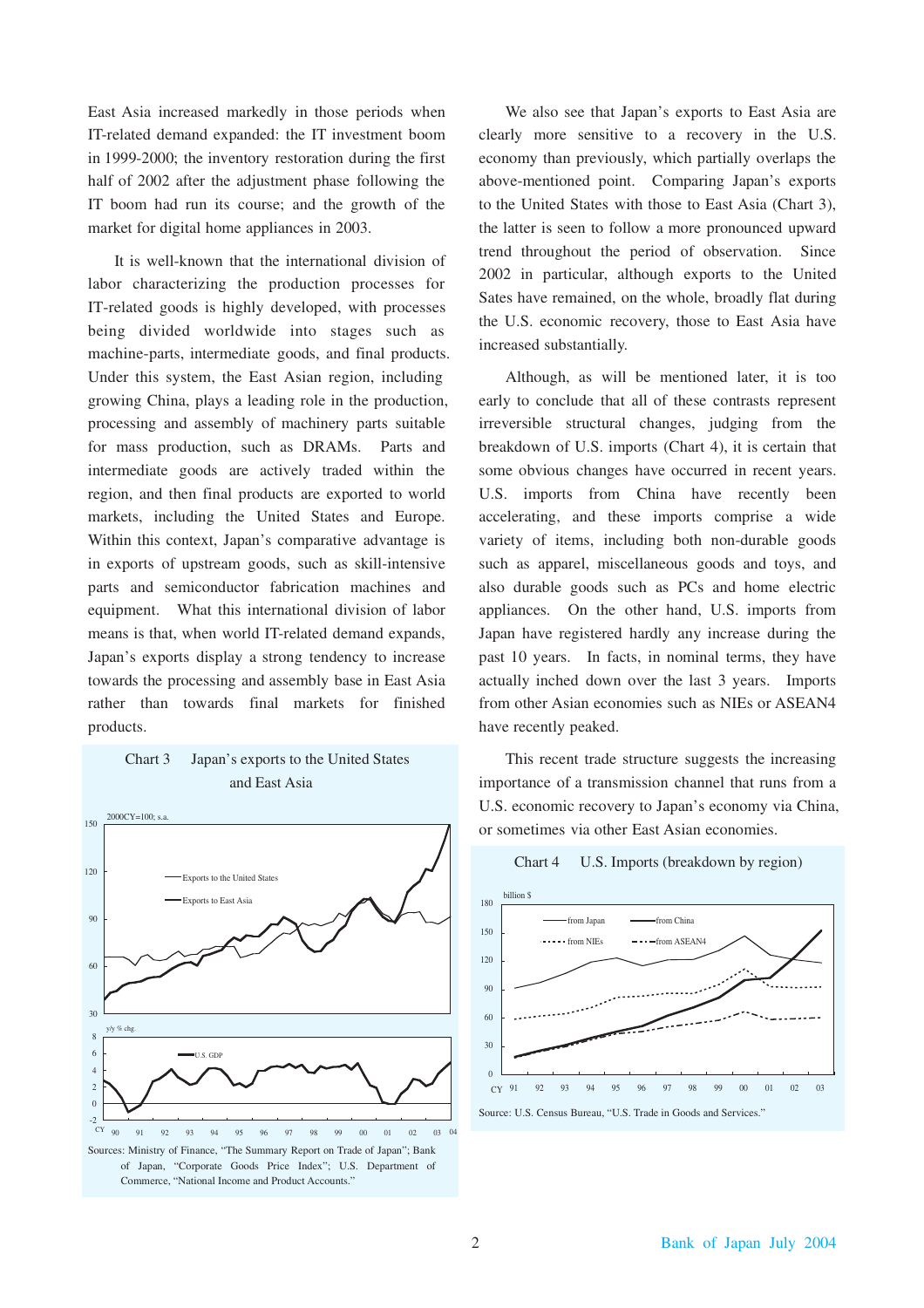# *Outline of the structural VAR model*

The following parts of the paper make use of a structural VAR model to investigate the idea that both an expansion of world IT-related demand and a recovery in U.S. economy are likely to induce a rise in Japan's exports to East Asia.

A VAR (Vector Autoregression) model captures time-series data on multiple variables in the form of a system in which they mutually affect one another, either simultaneously or with a time lag. Thus a VAR model estimates quantitative relationships, i.e. parameters, among variables so that the estimated parameters offer the best fit to the actual data. Setting up this kind of model enables one to quantify the impact of a new movement (called a shock) originating in one of the variables at period *t,* upon every other variable in the system (including itself) from period *t+1*.

This paper estimates a VAR model consisting of five variables: (i) world IT-related demand (world semiconductor shipments, as mentioned above); (ii) U.S. economic conditions (U.S. real GDP); (iii) Japan's exports to the United States; (iv) Japan's exports to East Asia; (v) the exchange rate (the yen's real effective exchange rate). The sample period runs from  $1992/1Q$  to  $2003/4Q$ <sup>2</sup> If successfully estimated, this model can be used to perform various simulations. For instance, given an artificial shock to world IT-related demand at period *t*, one can simulate how much Japan's exports to the United States and also to East Asia respond to the shock from period *t+1*.

However, there is a problem in estimating the model: if we attempt to capture all of the possible mutual effects for as many as five variables, we would have to estimate too many parameters given the number of data observations at our disposal. Without enough data relative to the number of parameters to be estimated, it is in general difficult to obtain reliable estimation results. Here we have data for only twelve years (48 periods on a quarterly basis). We are therefore left with no alternative but to reduce the number of parameters to be estimated. Reductions in the number of parameters may be achieved by embedding in the model some prior relationships among the variables. These

relationships, or surely the specific absence of a relationship, can be predetermined without data analysis, by appeal to economic theory or common knowledge. These pre-determined relationships among variables are called prior restrictions, and a VAR model which makes use of such prior restrictions is called a structural VAR model. This estimation method is frequently used, since it has the advantage not only of reducing the burden of VAR estimation, which generally tends to be heavy, but also of incorporating into the model relationships among variables that are consistent with economic theory.

It is this structural VAR model that is used in the analysis here. Where theory suggests that there is no simultaneous relationship between two variables (i.e. developments in variable *X* at period *t* have no effect on variable *Y* during that period), prior restrictions are imposed so that the relevant parameter is not estimated. In other words, the parameter concerned is set to zero. Specifically, restrictions are imposed as follows:

- (1) With five variables, one may posit ten conceivable simultaneous relationships between pairs of variables (this is the number of ways of choosing two out of five variables, without replacement). However, we assume that only the following three relationships have economic validity.
	- U.S. economy  $\leftrightarrow$  world IT-related demand
	- Japan's exports to the United States  $\leftrightarrow$  the exchange rate
	- Japan's exports to East Asia  $\leftrightarrow$  the exchange rate
- (2) When a shock to world IT-related demand occurs, it is assumed to have simultaneous effects only on Japan's exports to the United States and to East Asia.
- (3) When a shock to the U.S. economy occurs, it is assumed to have a simultaneous effect only on Japan's exports to the United States.

Chart 5 illustrates the above prior restrictions. For example, assume that a shock increasing world IT-related demand occurs unexpectedly at period *t*. In this case, the immediate changes in period *t* are an improvement in the U.S. economy (channel ①) and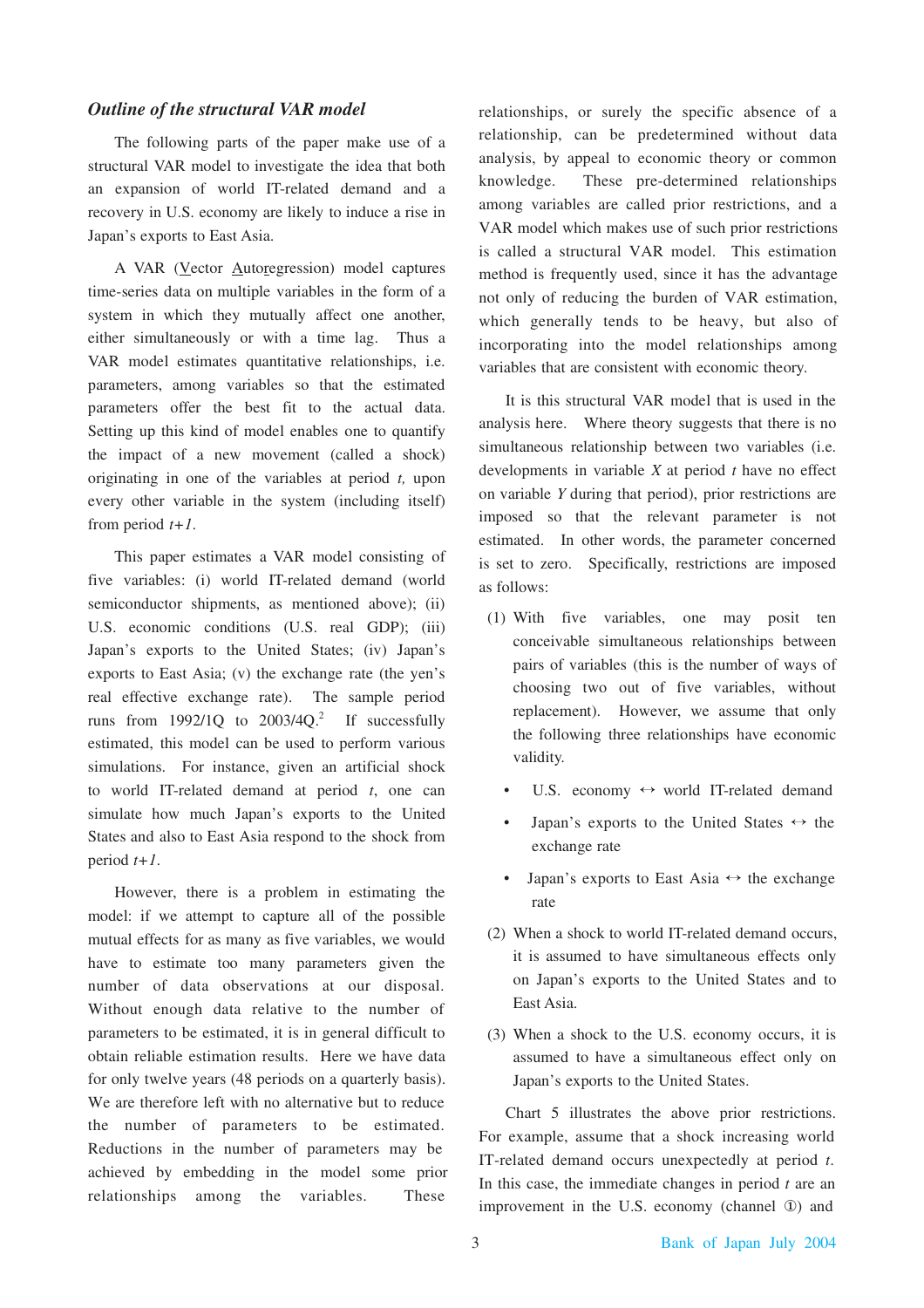an increase in Japan's exports both to East Asia and to the United States (channels ② and ③). To give another example, if a positive shock to the U.S. economy occurs at period *t*, it induces a rise in world IT-related demand (channel ①) and in Japan's exports to the United States (channel ④), but Japan's exports to East Asia do not increase at period *t*. 3 Of course, this mechanism restricts only simultaneous fluctuations following a shock to one of the variables at period *t*. The shock is assumed to affect all variables in the system from period  $t+1$ , once the variables begin to move.<sup>4</sup> In the above example, the assumption is that a shock to the U.S. economy is potentially transmitted to all the variables in the system, including Japan's exports to East Asia, from the next period onwards.

# Chart 5 Diagram of Restrictions Imposed in the Structural VAR Model



### *Simulation results*

A shock simulation is then performed based on the estimated structural VAR model above-mentioned. More concretely, the simulation investigates to what extent a positive shock (an increase) of one percent applied to either world IT-related demand (world semiconductor shipments) or the U.S. economy (real GDP) in the first period, cumulatively augments Japan's exports to both East Asia and to the United States as time passes (Chart 6).

#### Chart 6 Simulation Results



Looking first at the effects of a positive shock of one percent to world IT-related demand, we see that Japan's exports to the United States rise, but that the rate of increase is relatively small. On the other hand, Japan's exports to East Asia rise substantially, and by the third or fourth quarter the accumulated increase exceeds one percent, i.e. it exceeds the scale of the initial demand shock. This suggests that the effects of an expansion in world IT-related demand on Japan's exports to East Asia are augmented through a variety of channels, such as via stronger activity in the East Asian region and the transmission of the U.S. economic boom to East Asia. The latter channel is discussed further below.

Turning next to the effects of a one percent positive shock to U.S. GDP, Japan's exports to the United States naturally increase by a relatively large amount. What is more interesting is that Japan's exports to East Asia also rise gradually, with something of a time lag, and that the final scale of the increase is almost as large as that of Japan's exports to the United States.<sup>5</sup> This simulation result brings into sharp relief the observation that, with the international division of labor in its present shape, a boom in the U.S. economy is likely to cause an increase in Japan's exports to East Asia.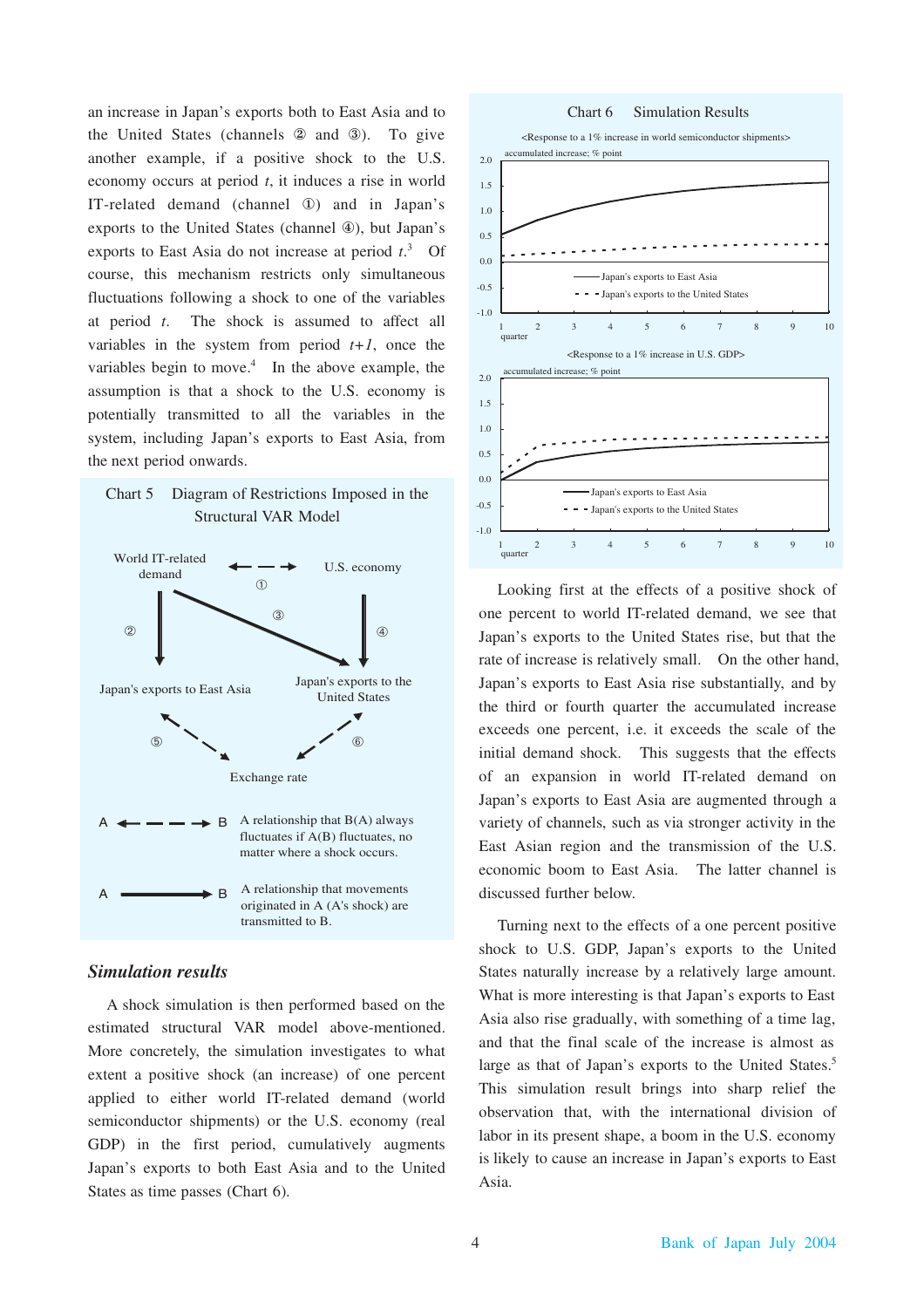## *Implications of the analysis, and some caveats*

The analysis above confirms that, with the recent international division of labor, expansions in world IT-related demand and/or recovery in the U.S. economy have a significant role to play in ensuring the steadiness of Japan's exports to East Asia.

On the other hand, it is still somewhat difficult to interpret the results of the above structural VAR analysis regarding Japan's exports to the United States. According to the analysis, one of the primary effects of a recovery in the U.S. economy should be to strengthen Japan's exports to the United States. However, in reality, the U.S. economic recovery that has been underway since 2002 has hardly had any impact on Japan's exports (Chart 3). This seems to require further investigation.





The structural VAR analysis performed here has one noteworthy limitation: it assumes that the structure of the world economy has not altered during the past twelve years (i.e. during the sample period). In reality, the rapid expansion of U.S. imports from China and their increased weight in overall U.S. imports is a relatively recent phenomenon (Chart 4). In addition, Japan's exports of automobiles,<sup>6</sup> which account for a large part of Japan's overall exports to the United States, are significantly influenced by developments in trade frictions and the related long-run strategies adopted by Japanese car makers. In recent years, the trend of Japanese car manufacturers transferring production facilities over to the United States has become more pronounced.

Thus U.S. imports of automobiles directly from Japan have been unlikely to increase significantly even when U.S. demand for Japanese cars has expanded (Chart 7). For these reasons, the estimated VAR model, which captures only the average shape of the trade structure over the past twelve years, possibly underestimates the current impact of an increase in U.S. demand on Japan's exports to the United States.<sup>7</sup>

Also this model may not properly capture one of the channels through which Japan's exports to the United States may rise in the near future. The analysis here has U.S. economic conditions represented solely by U.S. GDP. One of the characteristics of the increase in Japan's exports to the United States in the late 1990s and 2000 was the considerable contribution of fixed investment to U.S. GDP growth (Chart 8). This contrasts with the current U.S. recovery which has basically been led by personal consumption. Japan has a comparative advantage in the exports of capital goods. When fixed investment takes over from consumption as the driving force of the U.S. economy, the result may well be a rise in Japan's exports to the United States. Moreover, with demand for digital home appliances expanding, Japan's competitiveness in terms of consumption goods may also recover to some extent.

#### Chart 8 U.S. Economic Growth



### *Concluding remarks*

Summing up, Japan's exports directly to the United States are on the whole unlikely to grow significantly, because goods are increasingly flowing from Japan to the United States 'via East Asia'. However, drawing concrete conclusions regarding future developments in Japan's exports to the United States is complicated by